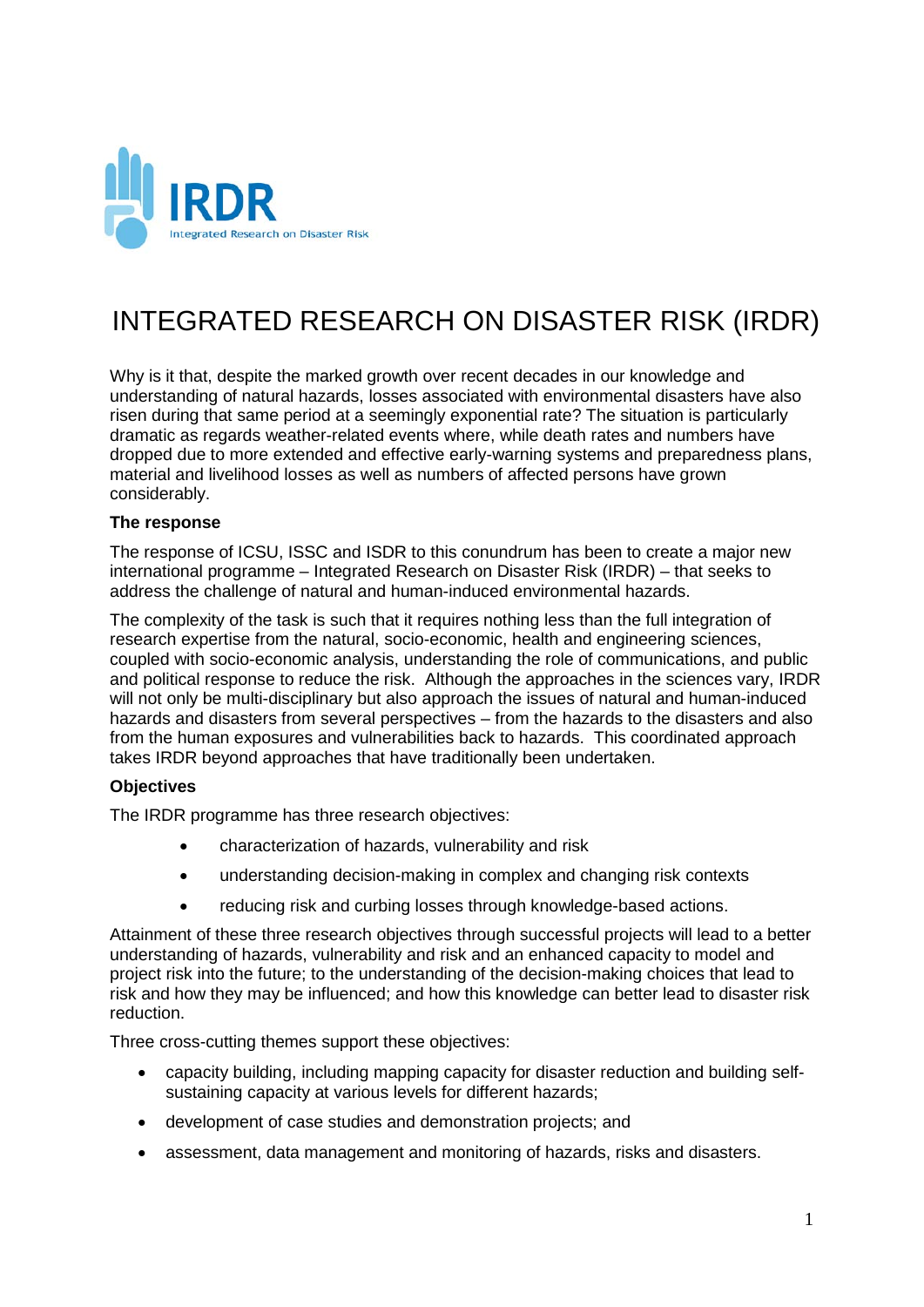## **The hazards covered**

IRDR will focus on natural and human-induced environmental hazards, including all hazards related to hydro-meteorological and geophysical trigger events, i.e., earthquakes; volcanoes; flooding; storms (hurricanes, typhoons, etc.); heat waves; droughts and fires; tsunamis; coastal erosion; landslides; aspects of climate change (increases in occurrence of extreme events); and space weather and impact by near-Earth objects. The effects of human activities on creating or enhancing hazards, including land-use practices, are also included.

### **Building on, and complementing existing research – the Consultative Forum**

Arrangements are being actively sought with existing and planned programmes so as to undertake joint research with shared outcomes and responsibilities. Collaborating organizations and stakeholders will become significant actors in IRDR and, working through the periodically held Consultative Forum, will have the opportunity of contributing to the agenda-setting and overall programme of IRDR. These collaborating bodies may include the International Scientific Union members of ICSU, several of which have important hazards and disasters initiatives. One example of such a programme which will contribute towards the goals and objectives of IRDR – ENHANS – is briefly described in the Annex. This initiative is being led by IUGG and implemented by a consortium of Scientific Unions – IUGG, IGU, ISPRS, IUGS, IUSS, IUTAM – the ICSU Regional Offices, the Intergovernmental Oceanographic Commission (IOC) and associate partners AGU and AOGS.

# **The IRDR research programme – the first years**

During its first three years, IRDR will focus on building partnerships and undertaking scientific analysis to put in place longer-term projects towards meeting its declared research objectives and overall vision, and contributing to the search for fundamental explanations for the current rise in disaster losses. It will seek to create a global IRDR community made up of scientists of all disciplines (natural, social, engineering and medical sciences), as well as practitioners in disaster risk reduction and management.

Three major research projects so far identified are:

# **(a) FORIN – IRDR forensic investigations**

The IRDR Scientific Committee (IRDR-SC) will commission and encourage a series of case studies that will aim at analysis of crises or disasters caused by natural phenomena from which lessons can be learnt. The Science Plan proposed that these case studies be carried out in the form of forensic investigations, where the term 'forensic' was used to suggest the qualities of serious, all-encompassing, arms-length, careful and detailed analysis of past disaster events. The IRDR-SC has endorsed these principles and approaches and concluded that there is need to move ahead relatively quickly, to better define the scope and approaches of the case studies and forensic investigations.

The forensic investigations would be selected by the IRDR-SC, with invitations to individuals or groups to set up case study teams; there would also be invitations to the community to propose events to be studied in depth. The investigations will be carried out over the first three years of the IRDR programme and will be a key mechanism of identifying research to be carried over the ten-year programme.

An IRDR ad-hoc workshop has underlined the importance of having a common design for the studies – hence, the decision by the IRDR-SC that a permanent Working Group be set up to establish a common 'template' and be charged with the further development and implementation of the forensic investigations, under the Committee's overall control.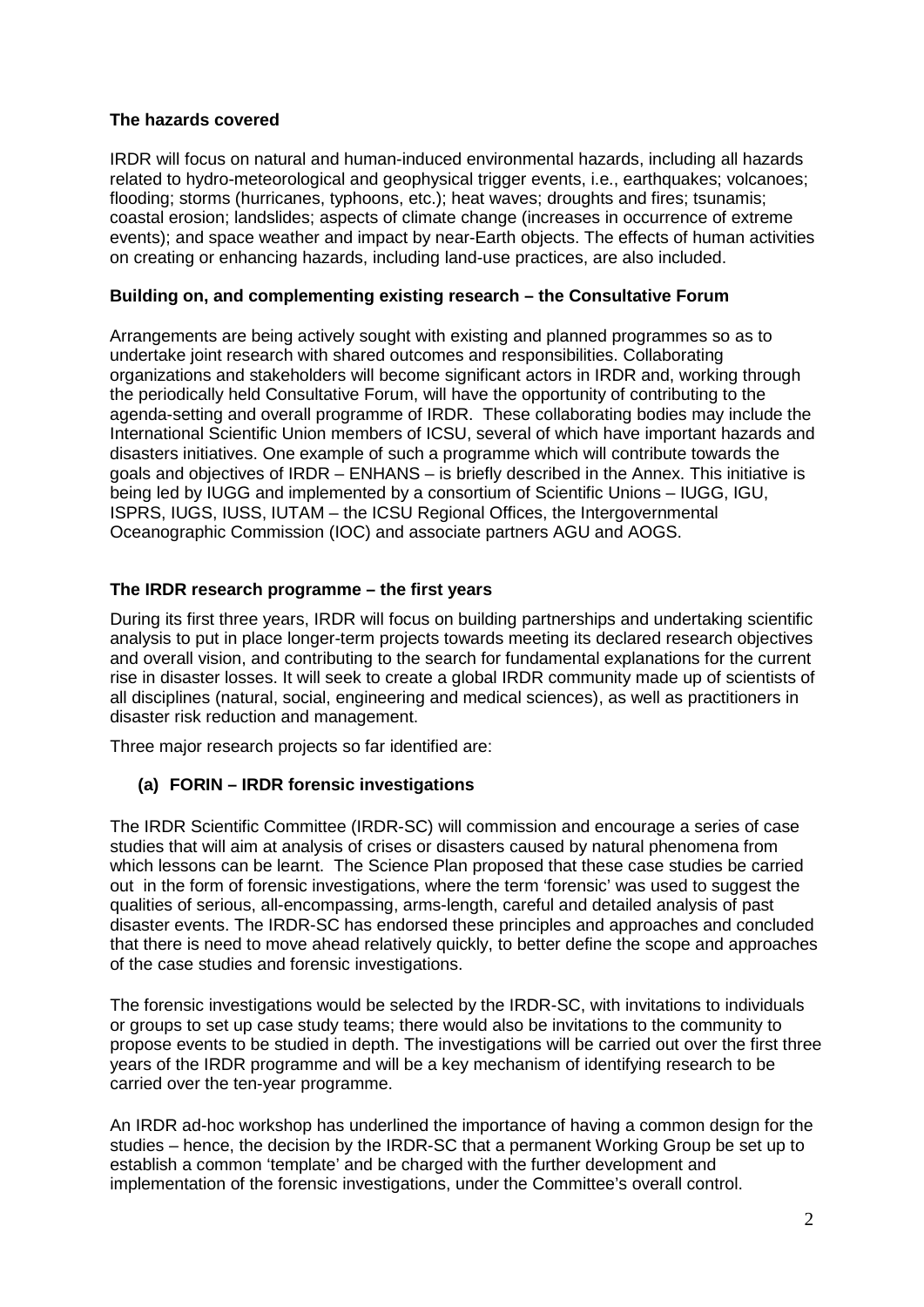In the first phase of IRDR a series of in-depth post-disaster investigations will therefore be carried out. IRDR will be not only interested in disaster 'failures', or cases where mistakes were made; it is also important to conduct forensic investigations of success stories to help accumulate evidence of best practice.

For these selected forensic investigations, IRDR will bring together teams of experts and practitioners, including appropriate expertise in the relevant fields of natural and social sciences, as well as practitioners and decision-makers, to address the key questions.

The forensic investigations will involve a wide range of hazards, scales, geographical regions, and cultural and economic contexts, and investigate the effects of hazard events on social situations ranging from, for example, large mega-cities to rural communities in the most impoverished countries with limited resources to highly sophisticated communities in the developed world. The selection of investigations will include those where there is potential for arriving at objective views or assessments of responsibility.

In addition to the other criteria, it is proposed that in the next few years, forensic investigations be carried out to identify major research needs and gaps at the interface of natural and social sciences. These studies would also test methodologies and approaches in a systematic way.

### **(b) AIR - Assessment and Interpretation of Risk**

This project takes as its starting point the view expressed in the IRDR Science Plan that, in order to reduce disaster risk, there needs to be integrated risk analysis, including consideration of relevant human behaviour, its motivations, constraints and consequences, and decision-making processes in face of risks. The risk associated with environmental hazards depends not only on physical conditions and events but also on human actions, conditions (vulnerability factors, etc.), decisions and culture. The seriousness of the consequences of any disaster will depend also on how many people choose, or feel they have no choice but, to live and work in areas at higher risk.

Enhanced capacity for assessing the level of any hazard and forecasting when it may occur is thus an essential part of research to reduce disaster risk. It is essential to consider how risk – and risk information from various sources – will be interpreted and acted upon at all levels from the individual citizen through to government and international agencies.

The AIR project will require an integration of the methods and perspectives of different scientific disciplines.

For purposes of the project, *assessment* of risk would therefore need to comprise:

- 1. estimation of the likelihood, and likely magnitude, of a hazard event or set of interconnected events (from a physical science perspective);
- 2. evaluation of the vulnerability/resilience of the physical infrastructure in the area at immediate risk (although disasters in one region often have knock-on effects elsewhere, we do not propose to focus directly on these here);
- 3. consideration of social and behavioural factors that place the local population at greater or lesser risk, should a hazard event occur, including those that may constrain or facilitate appropriate protective action in response to such an event (or a warning thereof).

*Interpretation* of risk refers more specifically to how actors attempt to make sense of experience and information from various sources as a basis for decision. While the three facets of risk assessment above all involve some degree of interpretative or subjective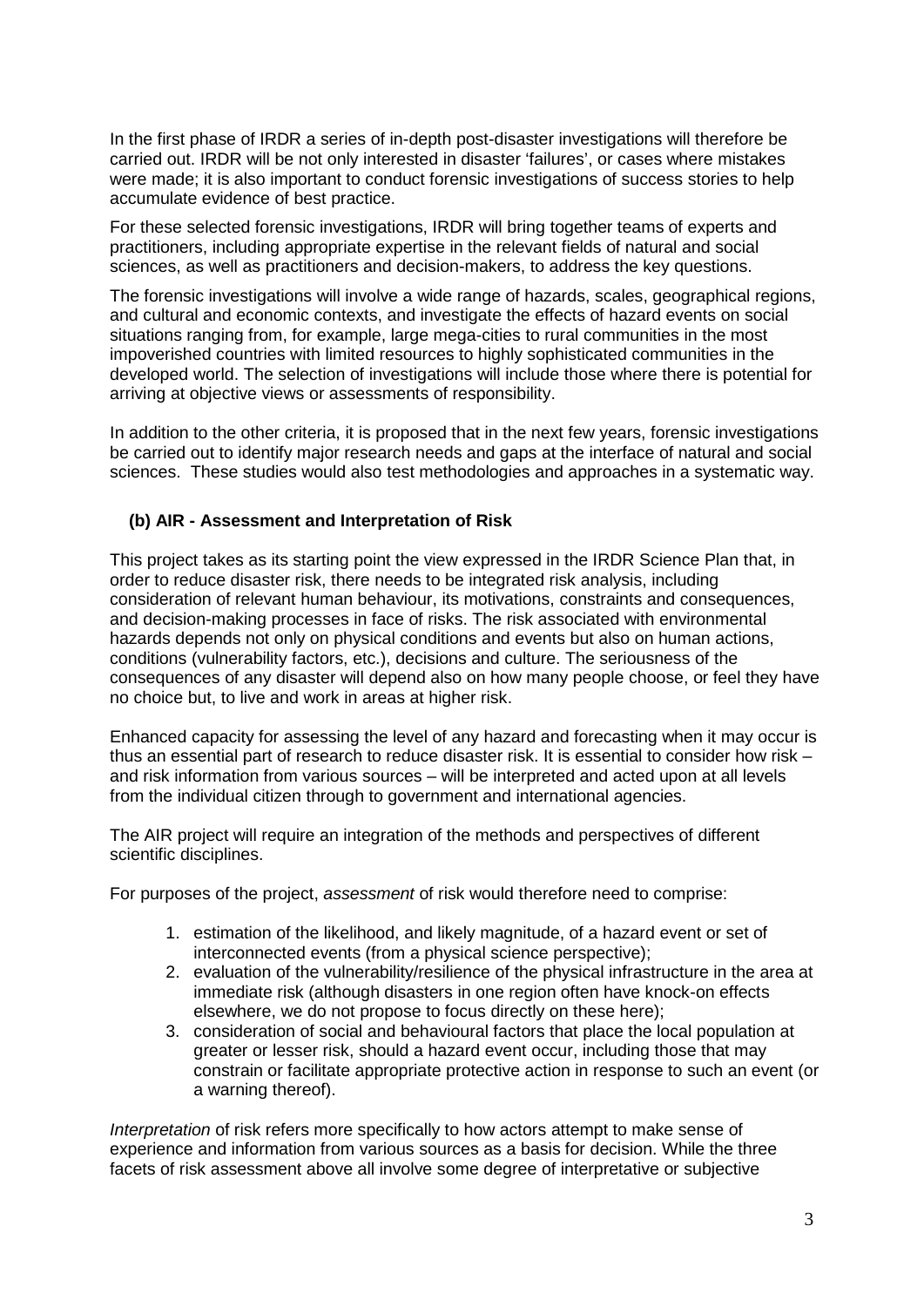judgement, their endpoint is to provide as objective as possible an answer to the question "What is likely to happen?". Here, however, our focus shifts to the question "What do people (especially those at risk) *think* is likely to happen?", which in turn carries the rider "And what will they do about it?".

The contrast between these questions partly evokes a distinction in the research literature between so-called 'expert' and 'lay' perceptions of risk. Much evidence and everyday experience shows that people often differ markedly from one another in their estimations of particular risks, perhaps taking some too seriously and others not seriously enough.

Interpretations of disaster risk are not 'one-off' events but develop over time on the basis of (first-hand and indirect) experience of living with risk, where the association between prediction and occurrence is less than perfect. Risk perceptions, in other words, are not simply given, but are acquired or *learnt* over time.

Building on these conceptual issues, this project will take as its context *either*:

- a) a comparison of (two or more) contrasting locations exposed (principally) to a single type of hazard; *and/or*
- b) an in-depth case study of a single location exposed to multiple hazards.

Within this context, the project will seek:

- To identify the current state of knowledge, methods and assumptions in relation to assessment of the relevant risk(s).
- To consider how far economic and social costs and benefits have been taken into account in the assessment of such risk(s).
- To consider what kinds of historical evidence of previous hazard events have been used as a basis for such assessments.
- To compare such assessments with evidence of how such risks are interpreted by relevant actors and interest groups.
- To examine how far assessments provided by scientists are understood by, and satisfy the needs for information felt by, policy-makers and/or (sections of) the public.
- To relate such assessments and interpretations to recommendations for action from authorities and/or scientific researchers.
- To explore reasons why (sections of) the public may or may not follow such recommendations, including trust in authorities or scientists, perceptions affordability, costs and benefits of different actions (and how these perceptions may differ between groups and individuals), and personal experience of previous hazard events.

An AIR Working Group is being established by the IRDR-SC to draw up proposals for a research programme.

# **(c) Long-term database, monitoring systems and tools**

One of IRDR's fundamental goals is to both generate new information and data and to leave a legacy of coordinated and integrated global data and information sets across hazards and disciplines, with an unprecedented degree of access. One of the main contributions of the Programme will be to serve as a framework for the development of a range of modern information systems devoted to disaster risk reduction.

A global network of long-term hazard research sites will be developed to allow for enduring (decades-long) place-based, longitudinal studies of natural hazard risk, while leading to progressive building of resiliency across that same network. The network will provide a mechanism for reaching out to communities located in the most vulnerable areas and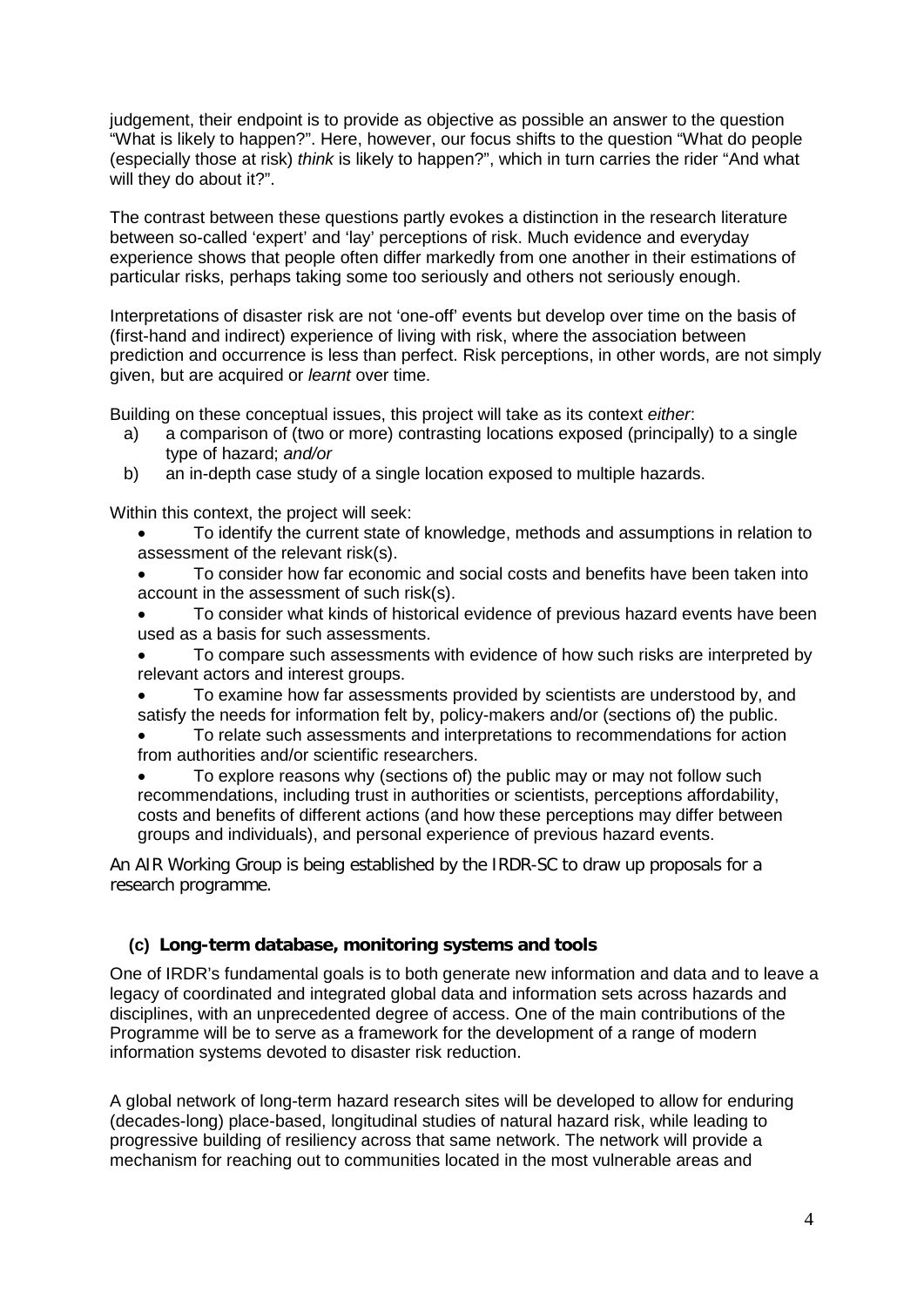engaging them in the science agenda, as well as providing a context for greater communication and comparative analysis.

To be able to achieve such a goal will require both long-term ground-based and remotely sensed monitoring, pre-determined methodologies for data presentation, and identification of the gaps in our ability to rapidly provide information to the disaster managers. There is, at present, very little capacity for monitoring the human condition, coupled with poor standardization of methods. IRDR can, and will, provide added value in this respect, and the IRDR-SC accordingly decided to establish an ad-hoc Working Group to make recommendations forthwith.

### **National Committees for IRDR**

IRDR welcomes and encourages the creation of interdisciplinary National Committees dedicated to the support of IRDR's research initiatives, and the establishment or further development of vital links between national disaster risk reduction programmes and activities within an international framework. National Committees will make it possible to implement – extending or adapting where necessary – the IRDR Science Plan to address local and regional concerns.

The establishment of National Committees for an integrated research programme like IRDR will help foster the much-needed intergrated approach to disaster risk reduction within national scientific and policy-making communities; and each Committee can serve as an important focal point between national disciplinary scientific unions and associations, as well as promote cooperation between the research sector and practitioners.

#### **IRDR International Research Centres**

A limited number of IRDR-designated International Research Centres – centres of excellence – may be established in different parts of the world to support well-defined subject areas of IRDR and contribute to the mission of the programme. Such centres will be created under clear guidelines set down by the IRDR-SC, acting on behalf of the IRDR co-sponsors. Each will be located in, and financed by, an internationally recognized, national host organization, and will be overseen by an international advisory board appointed by the IRDR-SC in full consultation with the respective host institution.

# **Regional Programmes**

The three ICSU Regional Committees serving Africa, Asia and the Pacific, and Latin America and the Caribbean have each identified disasters as being of priority for their respective offices for immediate future, and are at various stages of developing regionally based programmes. These initiatives provide an opportunity for the combined development of regional components for the IRDR research programme, and in particular its outreach activities. Close collaboration in both planning and execution of projects and programmes will be pursued.

# **Capacity building**

Disaster risk management requires improved capacities at all levels: institutions, decisionmakers, professionals and practitioners in national and local situations. It also involves multidisciplinary, inter-institutional and multi-sectoral perspectives as essential factors in socio-economic development. The IRDR capacity-building programme needs to cover the different phases of comprehensive and integrated disaster risk management. The topics for capacity activities, courses and training modules are to be developed in consultation with the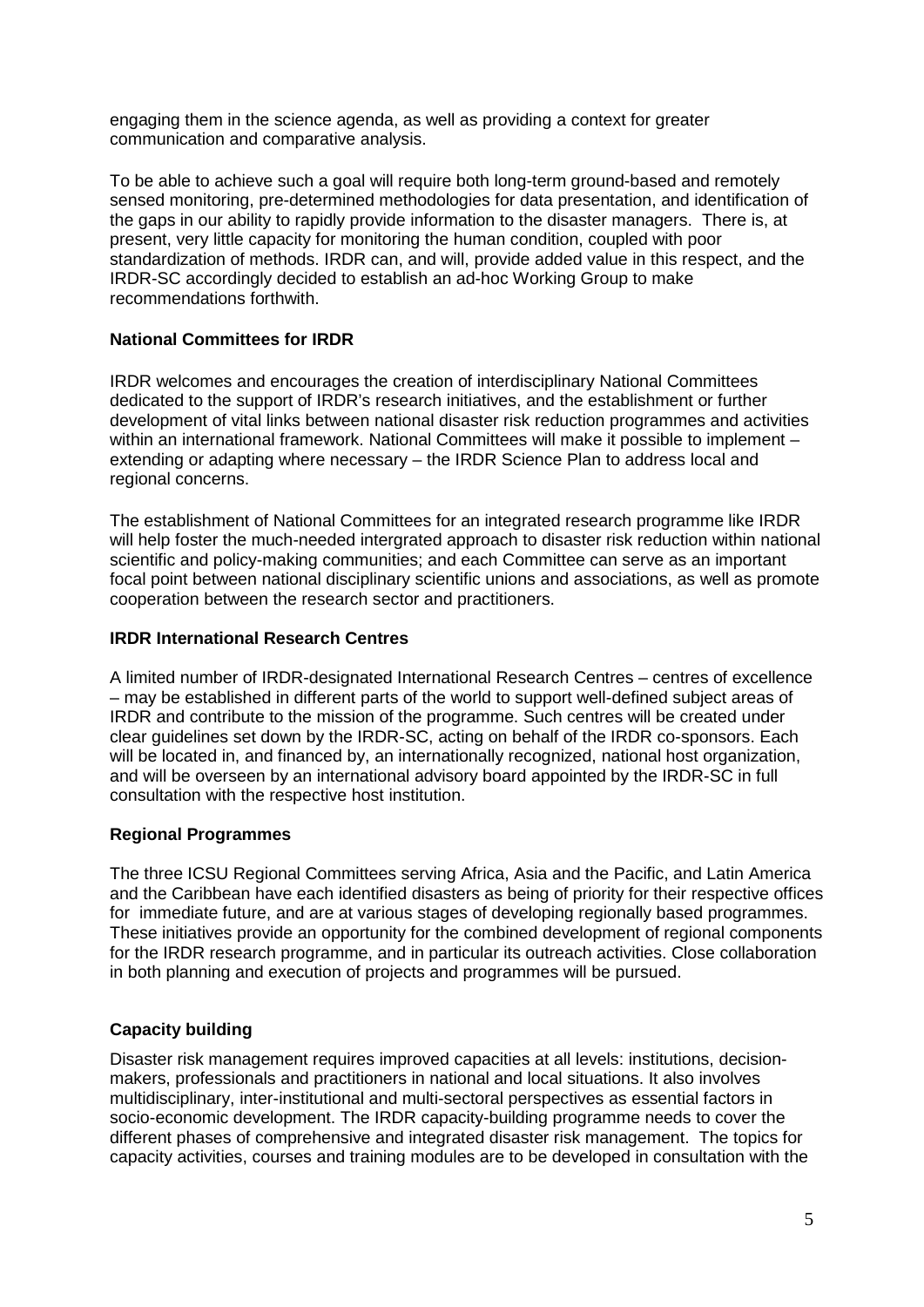ISDR and other appropriate organizations, and initially modelled on the experiences of the Global Change System for Analysis Research and Training (START).

## **The overall legacy of IRDR**

IRDR's main legacy will be an enhanced capacity around the world to address hazards and make informed decisions on actions to reduce their impacts. This will include a shift in focus from response–recovery towards prevention–mitigation strategies, and the building of resilience and reduction of risk through learning from experience and the avoidance of past mistakes. By way of this enhanced capacity and a shift in strategic approaches, there will be a reduction in loss of life, fewer people adversely impacted, and wiser investments and choices made by civil society, when comparable events occur.

hm 27.05.10